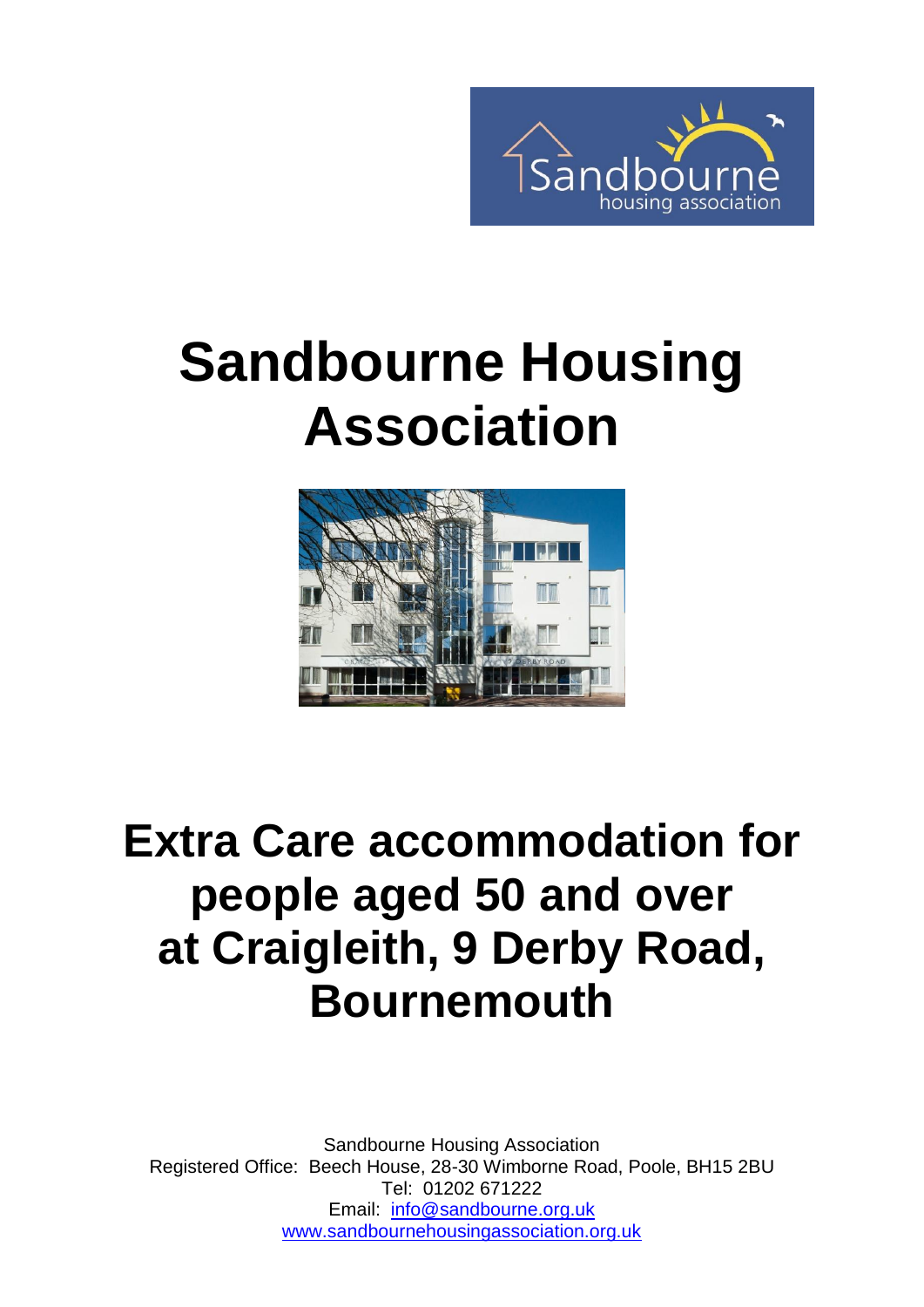# **This leaflet**

This leaflet is specifically designed to provide you with information about Sandbourne Housing Association and our Extra Care accommodation in Bournemouth.

The use of 'you' applies to all of our applicants and tenants/residents/occupiers.

The use of 'us' or 'we' refers to Sandbourne Housing Association.

#### **About Sandbourne Housing Association**

We are a non-profit making registered provider (housing association) with charitable status. Our office is based in Poole and we provide general, leasehold and shared ownership housing, together with housing for older people, across Poole, Wimborne, Bournemouth and Ringwood. We also provide Extra Care housing for older people in Bournemouth.

Our only Extra Care housing is available at one site called Craigleith, which is at 9 Derby Road, Bournemouth. This leaflet will only cover this block of flats.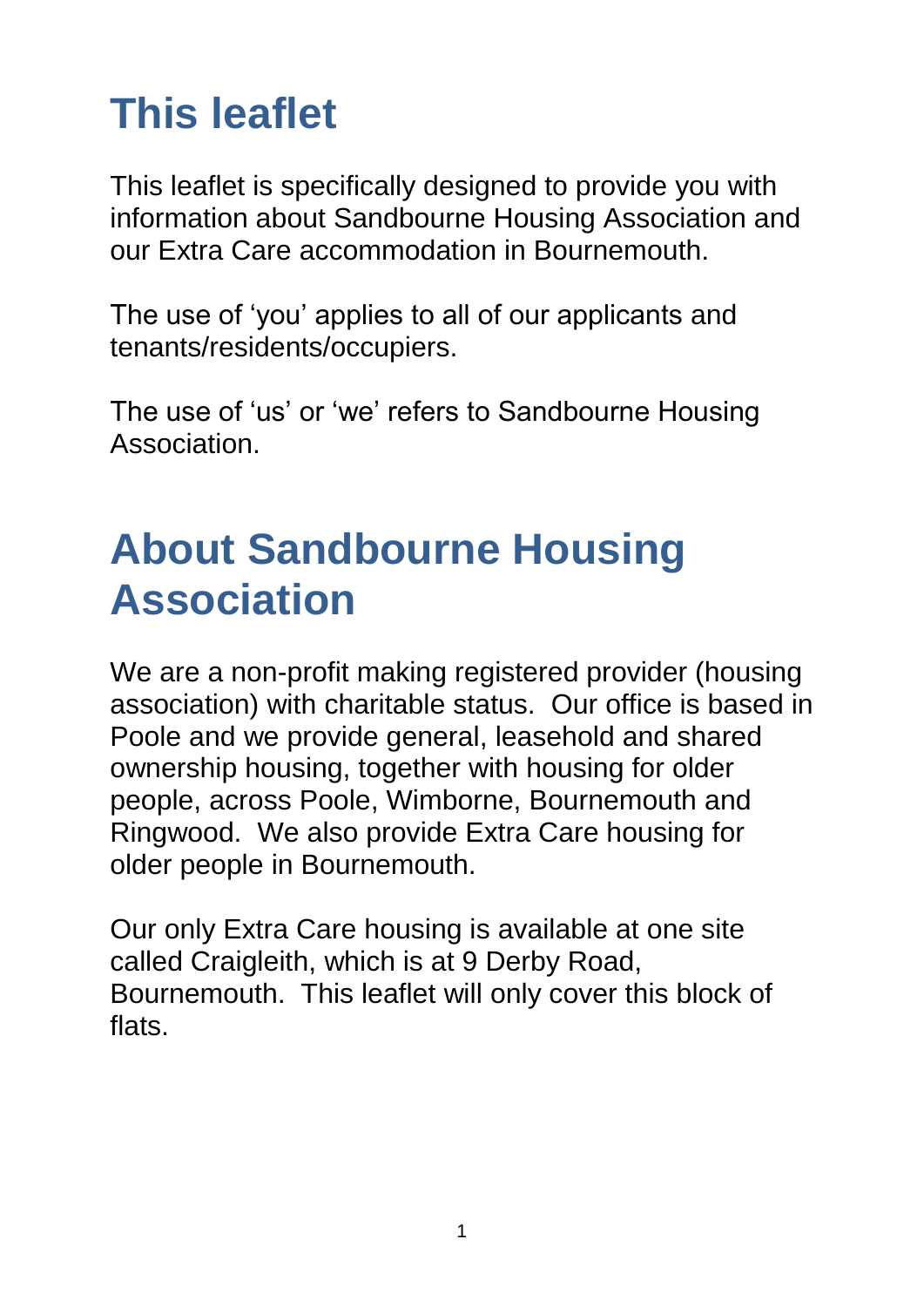## **What is Extra Care housing?**

Extra Care housing should not be confused with what used to be called sheltered housing for the 60+ age group as those properties are designed for people who can manage to live independently with only the support of their family and carers. We do not have any support staff at those 60+ sites.

Extra Care is designed for physically frail people, with strong connections within the BCP Council admin area, who might need some care and support to enable them to live safely, comfortably and independently, but with some extra care and support in their daily lives. Extra Care does not provide the type of care or support they might find in a nursing or care home. Applicants must be aged 50 or over.

#### **About Craigleith**

Craigleith is located at 9 Derby Road, Bournemouth (East Cliff area of Bournemouth) and is a block of 32 flats for rent, built in 2011, and spread over four floors. The flats have been carefully designed with physically frail people in mind.

The block has 25 x 1-bedroom 2-person flats and also has 7 x 2-bedroom 3-person flats. All flats have a lounge, kitchen, bedroom(s), a wet room and are let unfurnished.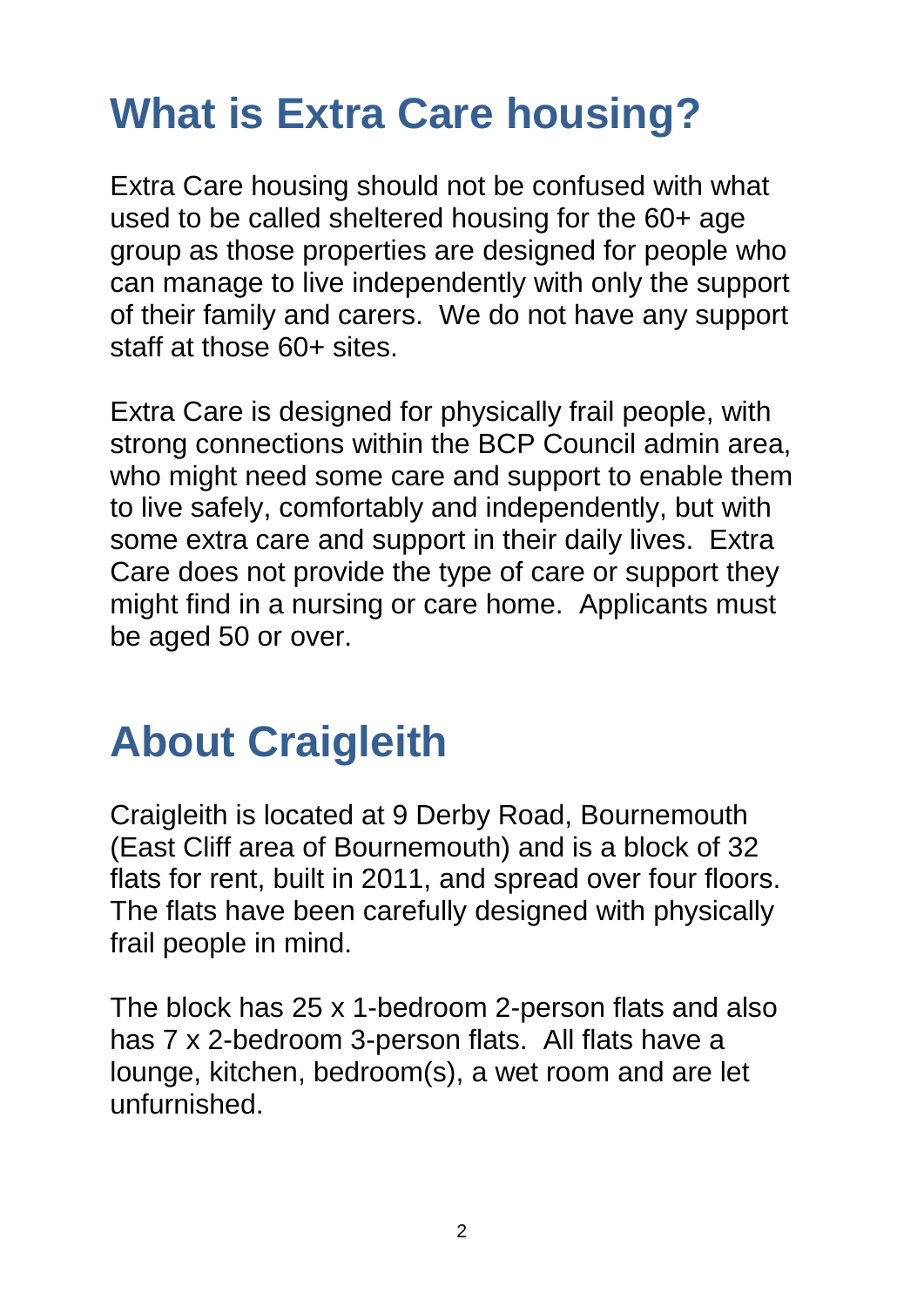Flats all have the services of a full door entry system and emergency Careline pull cord system linked to BCP Council. There is also CCTV installed for added security at the front and rear doors to the building.

Solar panels on the roof provide heating and hot water through a communal gas boiler. Smoke and heat detectors are also provided.

In addition, the block has two passenger lifts, communal laundry (which includes a sluice room), an assisted bathroom, ground floor disabled toilets, electric buggy store (there is a charge to use this), a cycle store, a communal TV aerial and a TV information screen in the block entrance.

There is also a residents' lounge and a guest room which residents can book (for a small charge) so that their family and friends can visit. There are landscaped gardens to the rear of the block for residents to enjoy.

Car parking is not provided.

Pets are normally permitted, with our prior written consent.

#### **Care and support services**

Craigleith has an on-site care and support team which is managed for us by the Council's appointed contractors who are on site from 6 am to 11 pm, 7 days a week, 365 days a year, and charge residents directly for care and support services. They have an office on-site.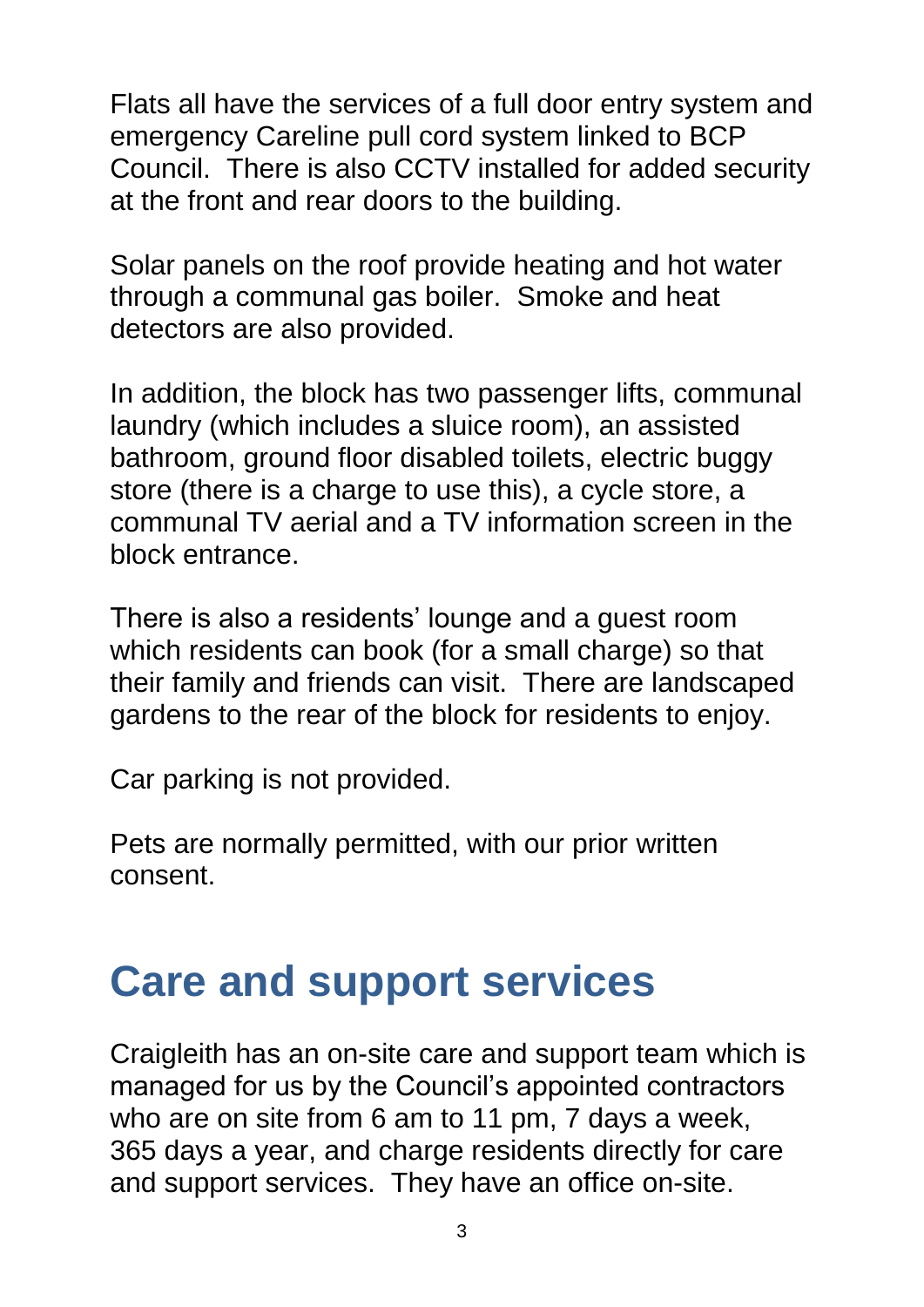Both Sandbourne and the care team work closely with the local community care staff, NHS, doctors, pharmacies and the local authority to support the well-being of residents.

The Council's care team will work with residents to assess their needs and the level of support needed.

#### **How to apply**

We usually take applicants for our Extra Care flats at Craigleith via the BCP Social Services Team who will assess their needs and make nominations to us when we have a vacancy.

Applicants who need the Extra Care facilities can apply from the age of 50.

In some circumstances, if we receive direct applications for Craigleith, we will direct them to the Social Services Team.

#### **The Sandbourne Housing Team**

All Sandbourne staff are based in an office in Poole.

We have a housing management team who offer tenancy related services for all our properties. They can offer residents advice regarding rent and services charges and deal with any queries related to tenancy agreements.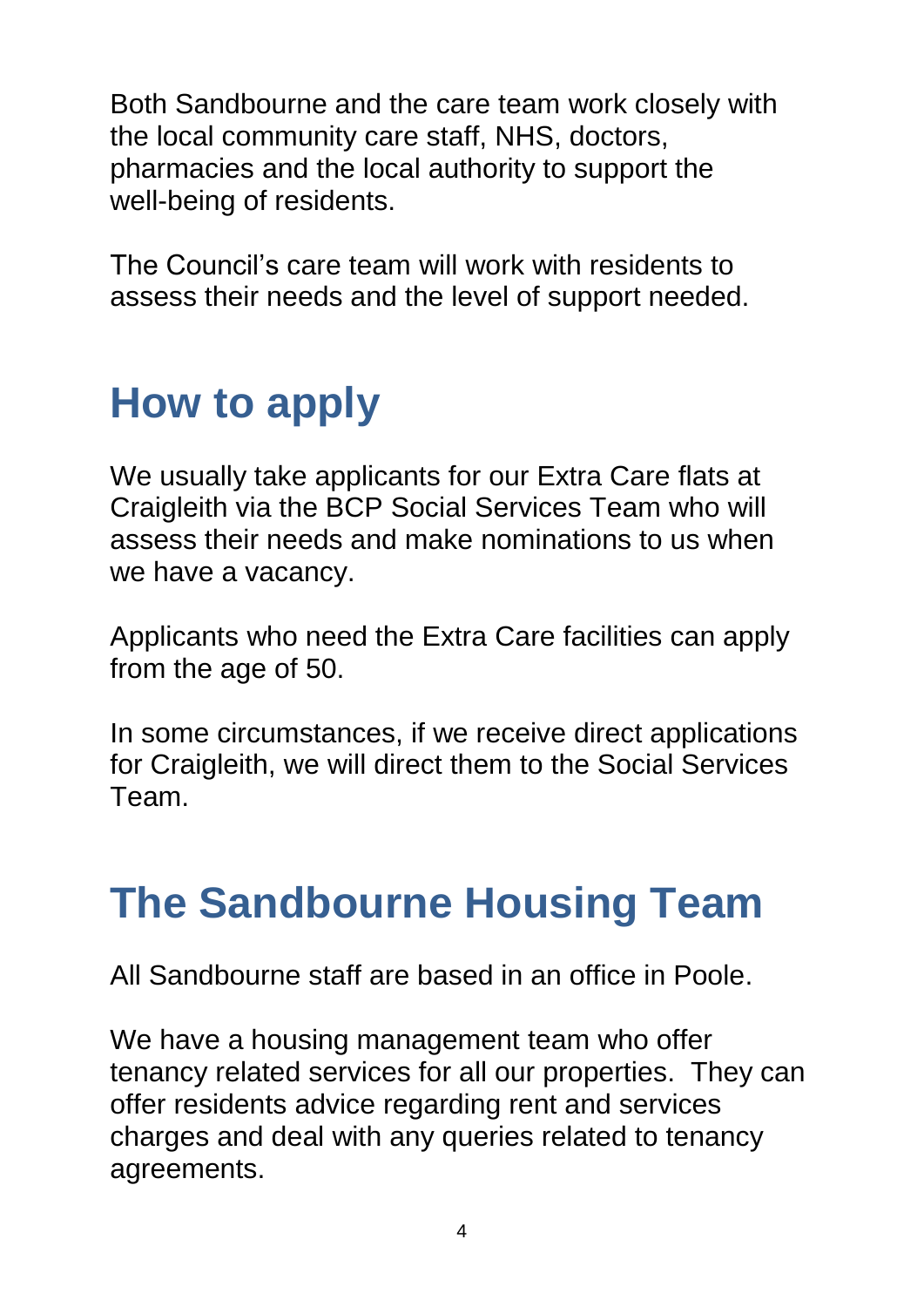We also have a housing maintenance team who will liaise with our contractors so that residents' repairs can be carried out. We have a dedicated email address for our repairs team but repairs can also be reported to our Poole office. Emergency repairs that cannot wait until the office if open can be reported using the emergency Careline system.

Sandbourne is responsible for all external and communal area decorations and repairs.

#### **What about tenancies?**

All applicants must be able to maintain their tenancy and meet the requirements of a tenancy agreement. All flats are let as assured shorthold tenancies at government regulated target 'social' rents, giving long-term security to tenants.

Monthly rents are payable 12 months per year, one month in advance, and include a service charge to cover such items as the door entry system, window cleaning and garden maintenance. Plus, in many cases, heating, lighting, hot water and electricity/gas are included in the service charge costs and are listed in our tenancy agreements.

Please note that the payment of Council Tax is the responsibility of tenants and is not included in any payments to Sandbourne.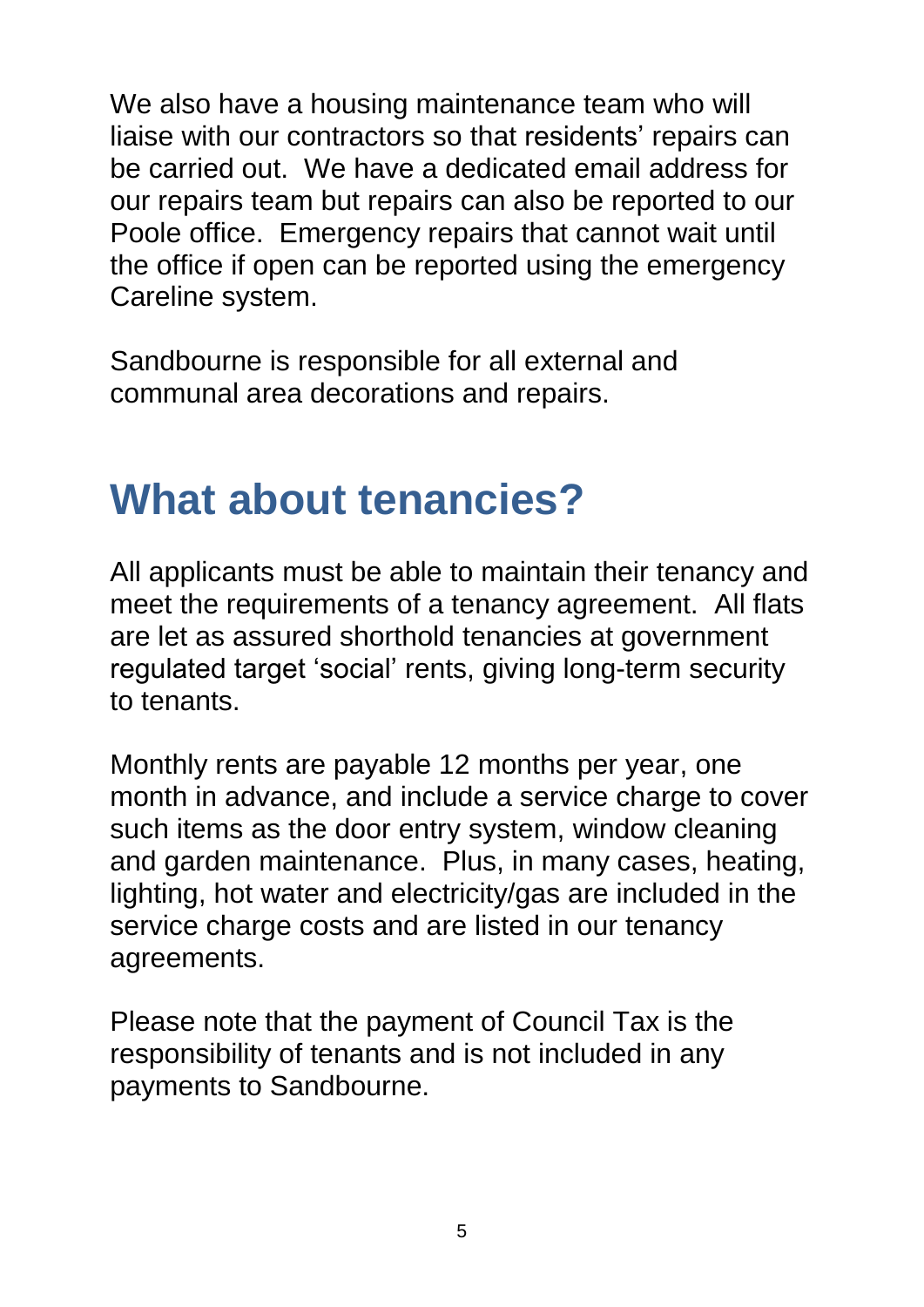# **So, what do I do if I'm interested in applying?**

If you, as an applicant, have a social worker, speak to them about referring you to Sandbourne. If you do not have a social worker, please contact our registered office by phone, email, or in writing (details on back page) so that we can discuss your own particular circumstances with you and offer some advice.

If and when a suitable vacancy arises, you will be contacted by one of our housing team who will make an appointment for you to view a vacant property.

Unfortunately, it is not possible to view properties before applying.

#### **Useful local authority contacts:**

BCP Council's Adult Social Services Team:

- Telephone Care Direct 01202 454979
- Email [sp.hub@bcpcouncil.gov.uk](mailto:sp.hub@bcpcouncil.gov.uk)
- Online referrals [www.dorsethomechoice.org/sphub](http://www.dorsethomechoice.org/sphub)

BCP Council's Housing Options Team (to seek advice and assistance with housing):

Customer Call Centre – 01202 451467